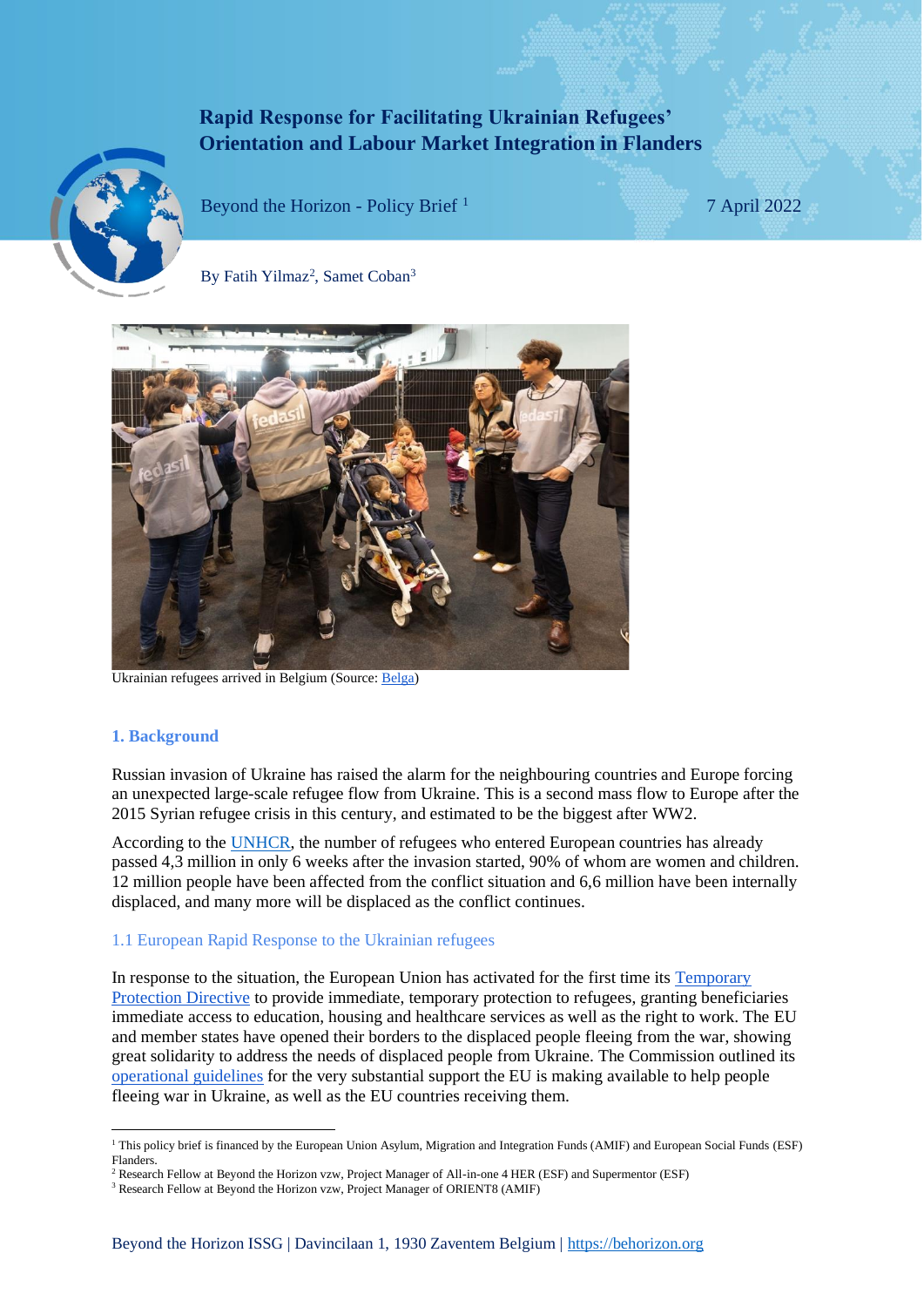

The Commission also published [Information for people fleeing the war in Ukraine](https://ec.europa.eu/info/strategy/priorities-2019-2024/stronger-europe-world/eu-solidarity-ukraine/eu-assistance-ukraine/information-people-fleeing-war-ukraine_en) to inform about their rights. The Immediate accommodation is being provided by the authorities or by the civil society. National administrations now face an enormous challenge to make such access a reality.

## 1.2 Initial Belgian Response to the Ukrainian Refugees

Taking the advantage of experienced institutions and a vibrant civil society, Belgium reacted quickly to the current situation. However a humanitarian crisis of this size has problems of its own. Officials estimate that Belgium will receive about 120.000 Ukrainian refugees throughout the war. Just to make a comparison and better understand the magnitude of the problem, according to the [figures](https://www.cgrs.be/en/news/asylum-statistics-2021-survey) published by the Office of the Commissioner General for Refugees and Stateless Persons (CGRA/CGVS), 25.971 persons submitted an application for international protection in Belgium from all over the world in 2021. And this corresponds to a 53,6% increase when compared to 2020 (16.910). Between 24 February 2022 (the date that the war broke out) and 5 April 2022 there were 28.590 people who received temporary protection from Ukraine alone. 90% of Ukrainian refugees are women and children. From the outset, Belgian authorities established a separate in-processing pipeline for the Ukrainian refugees. And when needed, they scaled up the capacity.

The most demanding task is to find an immediate shelter for these people, a responsibility shared between all layers of state and citizens. To this end;

- The Flemish government, together with the local authorities aims to realise 18.000 reception places by the end of March. Additionally, the government considers building 15 emergency villages (nooddorp) to meet the demand for 120.000 possible Ukrainian refugees. One of the emergency villages will be opened in Mechelen, one of the municipalities that implements project ORIENT8, with an initial capacity of 600 people which can be extended to 1000, if needed,
- Flemish Parliament temporarily eased quality standards in the rental regime, allocated vacant social spaces suitable for collective housing (such as monasteries and hospitals) and tasked Flemish Social Housing Society (Vlaamse Maatschappij voor Sociaal Wonen - VMSW) for preparing mobile housing units,
- The Flemish Government provided  $E1.000$  per reception location for cities and municipalities and another  $\epsilon$ 400 per reception location from private individuals (more than 6.000 Flemish volunteered as host family candidates),
- A screening procedure developed for families who want to receive Ukrainian refugees.

In tandem with the main effort (housing), several other measures are being taken simultaneously;

- Flemish authorities provided preventive health measures for the refugees such as screening for/vaccination against tuberculosis, COVID-19, measles, mumps, rubella (MBR) and diphtheria, tetanus and pertussis,
- Give a Day, the largest volunteer job bank in Belgium, launched an online platform for people who want to help Ukrainians,
- 45% tax deduction provided for the donations higher than  $\epsilon$ 40 for selected aid organisations (Consortium 12 12, in partnership with Flemish Red Cross) helping Ukrainian refugees.
- Automatic grant of a living allowance (leefloon) upon registration is being discussed at the federal level.

Measures related to social orientation;

- Civic Integration Agency (Agentschap Integratie en Inburgering) organised online info sessions in Ukrainian language about staying in Flanders,
- The Flemish Ministry of Education is considering opening schools in emergency villages, alongside current schools, in order both to teach them Dutch and to keep children continuing their education without interruption.

Measures related to labour market integration;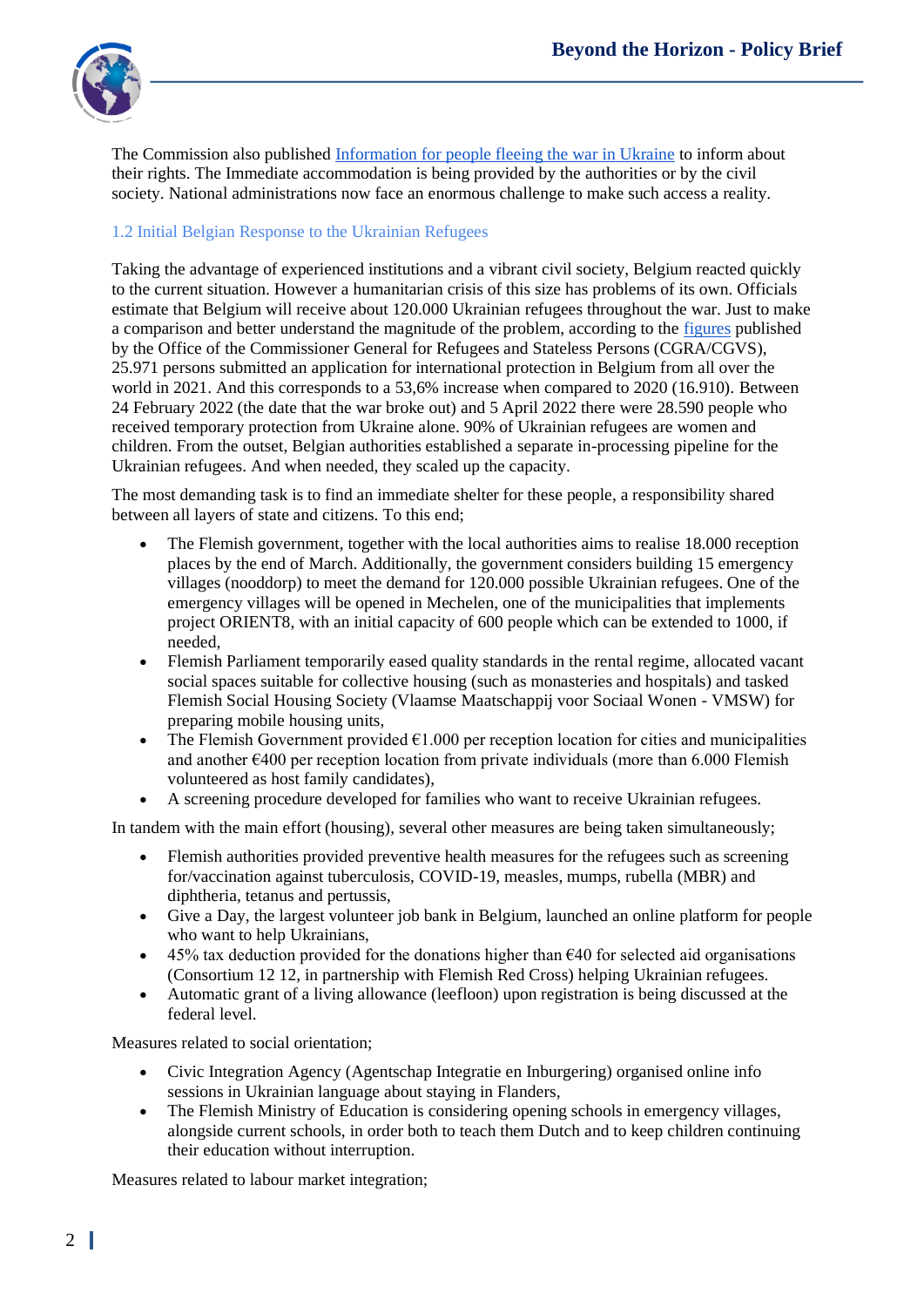

- Flemish Service for Employment and Vocational Training (VDAB) is responsible for integrating Ukrainian refugees to the labour market. It focuses on additional language training and mentoring for these people. It will filter and tag (#werkplekvrij) suitable jobs for Ukrainian refugees. As of 5 April 2022, 2589 positions are put on the VDAB portal,
- Although currently available jobs are generally temporary, they are still an option for the Ukrainian refugees.
- On the other hand, Minister Crevits [said](https://trends.knack.be/economie/beleid/vluchtelingen-zullen-krapte-op-arbeidsmarkt-niet-oplossen/article-longread-1849501.html) Ukrainian refugees will not solve the talent shortage on the Flemish labour market. They will mostly get temporary positions.

## **3. The Challenges for Orientation and Labour Market Integration of Ukrainian Refugees**

The unprecedented and urgent occurrence of such a huge flow brings many challenges to the national, regional and local authorities. Although the 2014-15 Syrian refugee crisis was a big experience, the initial one month period indicated that Belgium and Flanders were not ready for handling the reception of such a big flow with almost no preparation period. Civil society organisations and volunteers tried to fill in the gap showing big solidarity in Flanders, Belgium.

## 3.1 Challenges for Orientation (early stage of integration)

Orientation to the new community is an important phase in early stages of integration. Orientation simply means "familiarisation with something". When it comes to social orientation, we refer to the introduction of the roles, rights and responsibilities that the newcomer could/should play and assume in the host community. Stabilising life by meeting the urgent needs, such as housing, healthcare, education, is mainly the initial goal of newcomers' orientation.

Current situation that Ukrainian refugees are experiencing pose particular challenges;

- Vast majority of the Ukrainian refugees (90 per cent) are women and children. Leaving behind husbands/partners and relatives in Ukraine at war and assuming the responsibility of the rest of the family bring additional burden to the women/mothers in an already very tense situation.
- To a certain degree, "fog of war" still exists in Ukraine. For the time being, nobody can predict the outcome of the war, when or how it will end. This uncertainty keeps newcomers constantly in limbo and they might refrain from accepting the situation that they are in which eventually precludes them from using their true potential in adapting to their new lives.
- Psychological situation and trauma caused by the war and the "road" is difficult to cope with.
- Language barrier is an important obstacle for every newcomer to overcome. But for the Ukrainian refugees, this is a particular challenge since Ukraine was not among the countries that "export refugees" until recently. Thus, Ukrainian was not among the languages that integration agencies and other stakeholders offer services.
- Ordinary refugees have some time to organise their "trips" and make some preparations for the life that awaits them. For Ukrainian newcomers almost everything happened all of a sudden.

## 3.2 Challenges for Labour Market Integration

Labour market integration of newcomers includes all efforts for the process of building a sustainable path towards employment, finding a job and getting integrated at the workplace in the host country.

Better and early orientation has a positive effect also on the labour market integration of newcomers. Stabilising the living conditions in the host country by meeting more urgent needs, such as housing, healthcare, education, is mostly a precondition for newcomers to get into the next step of integration which is the labour market.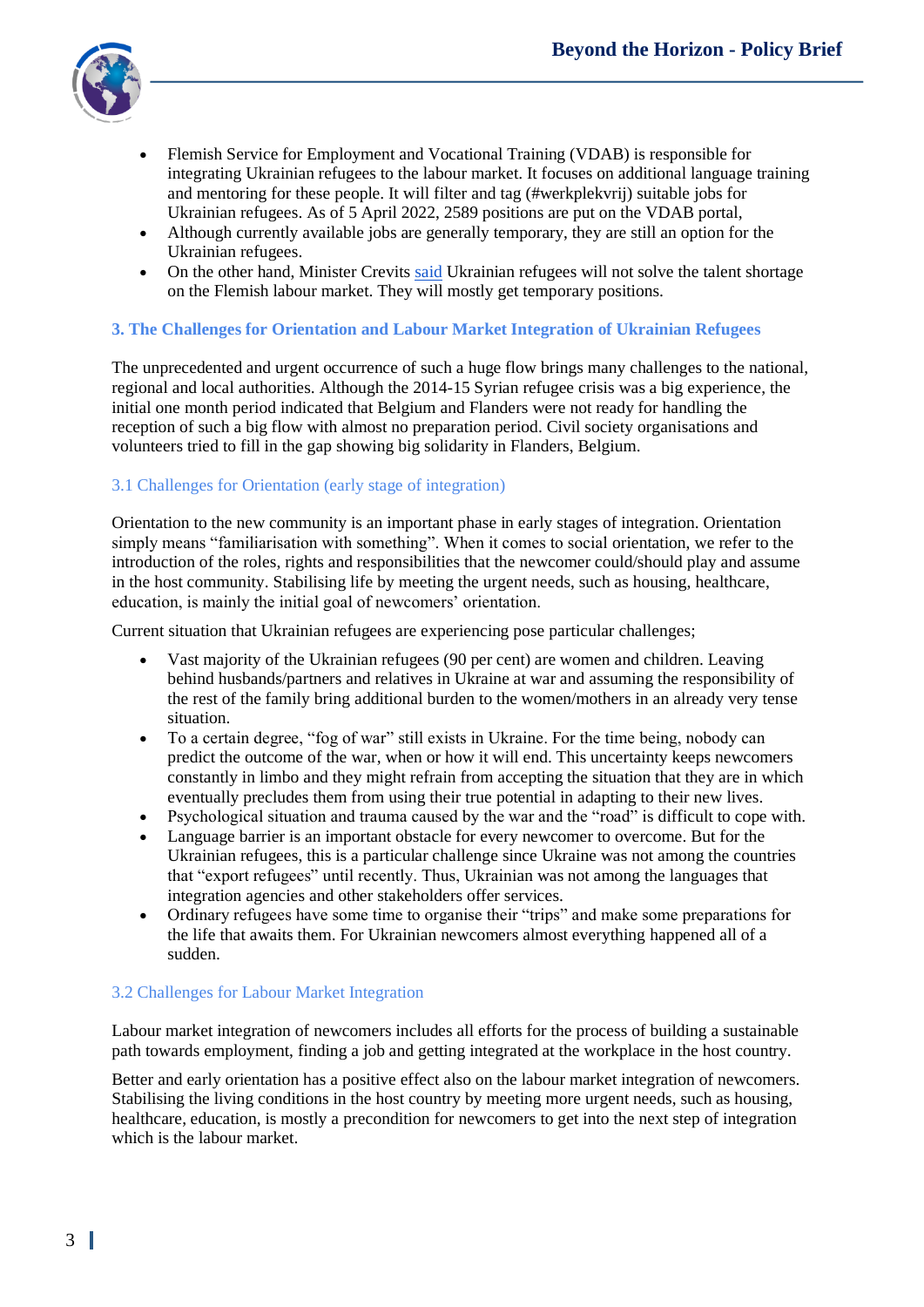

Employment is a key dimension of integration. Many arrivals are joining families and friends in the EU countries, this means that networks can play an important role in supporting labour market integration. Employers are optimistic about the reception capacities of national labour markets, while private sector labour shortages may bring opportunities for quick access to employment for some. However, it is likely that many will face challenges in entering the labour market.

Based on the initial talks with the civil society organisations, practitioners and the Ukrainian refugees and considering All-in-one 4HE[R research](https://www.all-in-one4her.eu/pdfs/handbook-versnelde-integratie.pdf) "Labour Market Integration Challenges of Highly Educated Refugees in Flanders" [\(English version\)](https://behorizon.org/wp-content/uploads/2021/08/Labour-Market-Integration-Challenges-of-Highly-Educated-Refugees-in-Flanders_HI_2021_2_1.pdf), the Ukrainian newcomers' challenges can be summarised as follows in addition to orientation challenges.

- Although the Ukrainian refugees are granted an automatic work permit in Belgium, the vagueness of the situation and the status of limited temporary protection can limit / effect newcomers' decisions and motivation on building a medium/long term plan in the host country.
- As many refugees find themselves in a similar situation, Ukrainian newcomers can have lack of information and guidance at their level in the host country about the labour market conditions and opportunities.
- Language barrier will be the main challenge for the newcomers with limited language skills. Although most of the generation younger than 35 has a level of English to be able to communicate, the older generation has a very limited percentage of those having language skills. Those with a level of English would have more chances to have fast-track employment considering the need for talents in several sectors.
- Recognition and translation of skills and qualifications is another challenge for newcomers. Considering the procedures and waiting lists, it will take at least months to complete the processes. This can bring skill mismatch problems and increase the chance of overqualified working for highly educated ones.
- The Belgian labour market has its own way and culture, and the newcomers need to adapt to the new environment. In this respect Ukrainian refugees would need support for orientation and guidance.
- Since most of the newcomers are women and children, the women with children have responsibilities of childcare and they would need childcare support for employment.

## **4. Models for facilitating orientation and labour market integration**

In this policy brief we suggest two models for facilitating and accelerating (1) the initial orientation, and (2) the labour market integration of newly arrived Ukrainian refugees.

#### 4.1 Early-stage integration (orientation) of Ukrainian newcomers to Flemish society (ORIENT8 model)

#### *Short explanation*

| <b>Name</b>            | Orient <sub>8</sub><br><b>Orientate Newcomers by Smart Social Mentoring (ORIENT8)</b>                                                                                                                                  |
|------------------------|------------------------------------------------------------------------------------------------------------------------------------------------------------------------------------------------------------------------|
| Aim                    | to improve the <b>social orientation</b> of newcomers, <b>promote exchanges</b> between newcomers and host<br>societies and improve transnational <b>cooperation</b> and <b>knowledge</b> among <b>practitioners</b> . |
| <b>Target</b><br>group | ORIENT8's <b>primary target group</b> is newly arrived (less than 5 years) third-country nationals (TCN).<br><b>Secondary target group</b> is the members of the local communities who are expected to interact with   |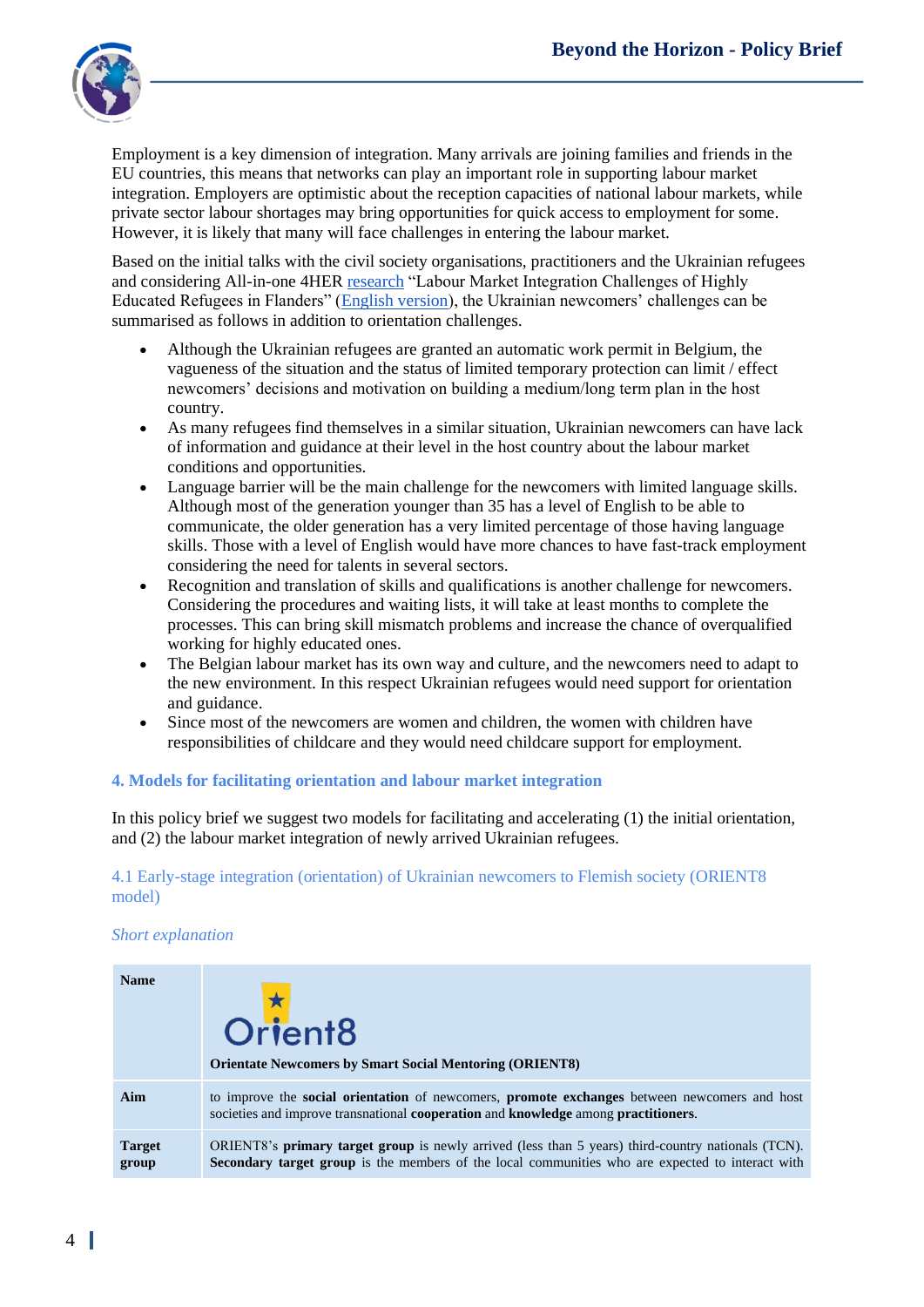

|                    | newcomers. In the long-term, <b>practitioners</b> are among the beneficiaries who will make use of the<br>mentoring program and tools.                                                                                                                                                                                                                                                                                                                                                                                                                                                                                                                                                                                                                                                                                                                                                                                                                                                                                                                                                                                                                                                                                                                                                                                                                                                                                                                                                                                                                                                                                                                                                                                                                                                                                                                                                                                                                                                                                                                                                                                                                                                                                                                                                                                                                                                                                                                                                                                                                                                                                                                                  |
|--------------------|-------------------------------------------------------------------------------------------------------------------------------------------------------------------------------------------------------------------------------------------------------------------------------------------------------------------------------------------------------------------------------------------------------------------------------------------------------------------------------------------------------------------------------------------------------------------------------------------------------------------------------------------------------------------------------------------------------------------------------------------------------------------------------------------------------------------------------------------------------------------------------------------------------------------------------------------------------------------------------------------------------------------------------------------------------------------------------------------------------------------------------------------------------------------------------------------------------------------------------------------------------------------------------------------------------------------------------------------------------------------------------------------------------------------------------------------------------------------------------------------------------------------------------------------------------------------------------------------------------------------------------------------------------------------------------------------------------------------------------------------------------------------------------------------------------------------------------------------------------------------------------------------------------------------------------------------------------------------------------------------------------------------------------------------------------------------------------------------------------------------------------------------------------------------------------------------------------------------------------------------------------------------------------------------------------------------------------------------------------------------------------------------------------------------------------------------------------------------------------------------------------------------------------------------------------------------------------------------------------------------------------------------------------------------------|
| <b>Outputs</b>     | The main output of ORIENT8 is an "effective, efficient and durable" social mentoring program. Using<br>initial guidelines for social mentoring programmes for newcomers we formalised a full-fledged mentoring<br>programme covering all mentoring steps (recruitment, selection, matching, mentoring, closure) and tailored<br>particularly to the needs of newcomers.<br>To support the mentoring program we also develop a number of deliverables, inter alia;<br>(1) Matching criteria, (2) Initial Guidelines for Social Mentoring Programmes for Newcomers, (3) Smart<br>matching tool, (4) Welcome Application                                                                                                                                                                                                                                                                                                                                                                                                                                                                                                                                                                                                                                                                                                                                                                                                                                                                                                                                                                                                                                                                                                                                                                                                                                                                                                                                                                                                                                                                                                                                                                                                                                                                                                                                                                                                                                                                                                                                                                                                                                                   |
| Website            | http://orient8.eu                                                                                                                                                                                                                                                                                                                                                                                                                                                                                                                                                                                                                                                                                                                                                                                                                                                                                                                                                                                                                                                                                                                                                                                                                                                                                                                                                                                                                                                                                                                                                                                                                                                                                                                                                                                                                                                                                                                                                                                                                                                                                                                                                                                                                                                                                                                                                                                                                                                                                                                                                                                                                                                       |
| <b>Explanation</b> | Orientate Newcomers by Smart Social Mentoring (ORIENT8) is a smart social mentoring program<br>supported by smart digital tools and tailored activities. It pairs newly arrived third country nationals<br>(Third Country Nationals - TCNs or newcomers) with the volunteer members of the local community in<br>order to help them overcome daily life difficulties at the early stages of their integration process through<br>a four to six month long voluntary mentoring relationship.<br>Designed as an early-stage integration project, ORIENT8 aims to improve the social orientation of<br>newcomers, promote exchanges between newcomers and host societies and improve transnational<br>cooperation and knowledge among practitioners. ORIENT8 started in 2021 and will last 24 months.<br>ORIENT8 has received funding from the European Union's Asylum Migration and Integration Fund<br>(AMIF). Beyond the Horizon ISSG, KU Leuven, Stad Mechelen (Belgium), Municipality of Nikaia - Rentis<br>(Athens/Greece), Sala Kommun (Sweden) are partnering in the project.<br>To support the mentoring program we also develop a number of deliverables, inter alia;<br><b>Initial Guidelines for Social Mentoring Programmes for Newcomers: Initial Guidelines is for</b><br>$\bullet$<br>service providers who want to set up a social mentoring program aimed at foreign-language<br>newcomers. We describe common practices and offer recommendations for each step of the<br>mentoring process (recruitment, selection, matching, mentoring, closure).<br><b>Smart Matching Tool:</b> Based on the matching criteria, a digital matching tool (using Artificial<br>$\bullet$<br>Intelligence) is being developed by BtH/Clarusway DE, and is currently being tested by<br>implementing partners to register and assist the matching of mentors and newcomers. Smart<br>Matching Tool (SMT) is a Machine Learning application. With the Smart Matching Tool, we aim<br>to make the best possible match between mentors and mentees using all available data and the<br>tacit knowledge that is inherently hidden in the data.<br>Welcome Application: One of the major deliverables of ORIENT8 project is a mobile welcome<br>$\bullet$<br>application that serves as a one-stop-shop to bring all useful information, links about public and<br>places for the newcomers in the defined scope which will be accessed and used easier on mobile<br>iOS and Android smartphones. Welcome Application aims to enhance newcomers' awareness<br>about the new local environment.<br>An evaluation frame is also being developed for the programme.<br>$\bullet$ |

#### *What we offer*

ORIENT8 might contribute to the orientation requirements of newly arrived Ukrainians to Europe. It provides practical deliverables for early-stage integration of newcomers to the host society, which are being tested in three different municipalities for the time being and be applicable to the current situation soon.

One of the best ways to get newcomers orientated to the host society can be through mentoring. What most countries did to handle the crisis is to provide accommodation to the Ukrainian refugees through volunteers. This relationship can be extended to voluntary mentoring with minimum effort provided that necessary tools are already in place. Currently, the applications that support social mentoring in ORIENT8 are in the testing/piloting phase. But by the end of 2022 they will hopefully be matured enough to serve the community.

In line with the project plan, Welcome Application supports English and three other local languages (Dutch, Greek and Swedish). However, a number of volunteers/interns proofread machine translated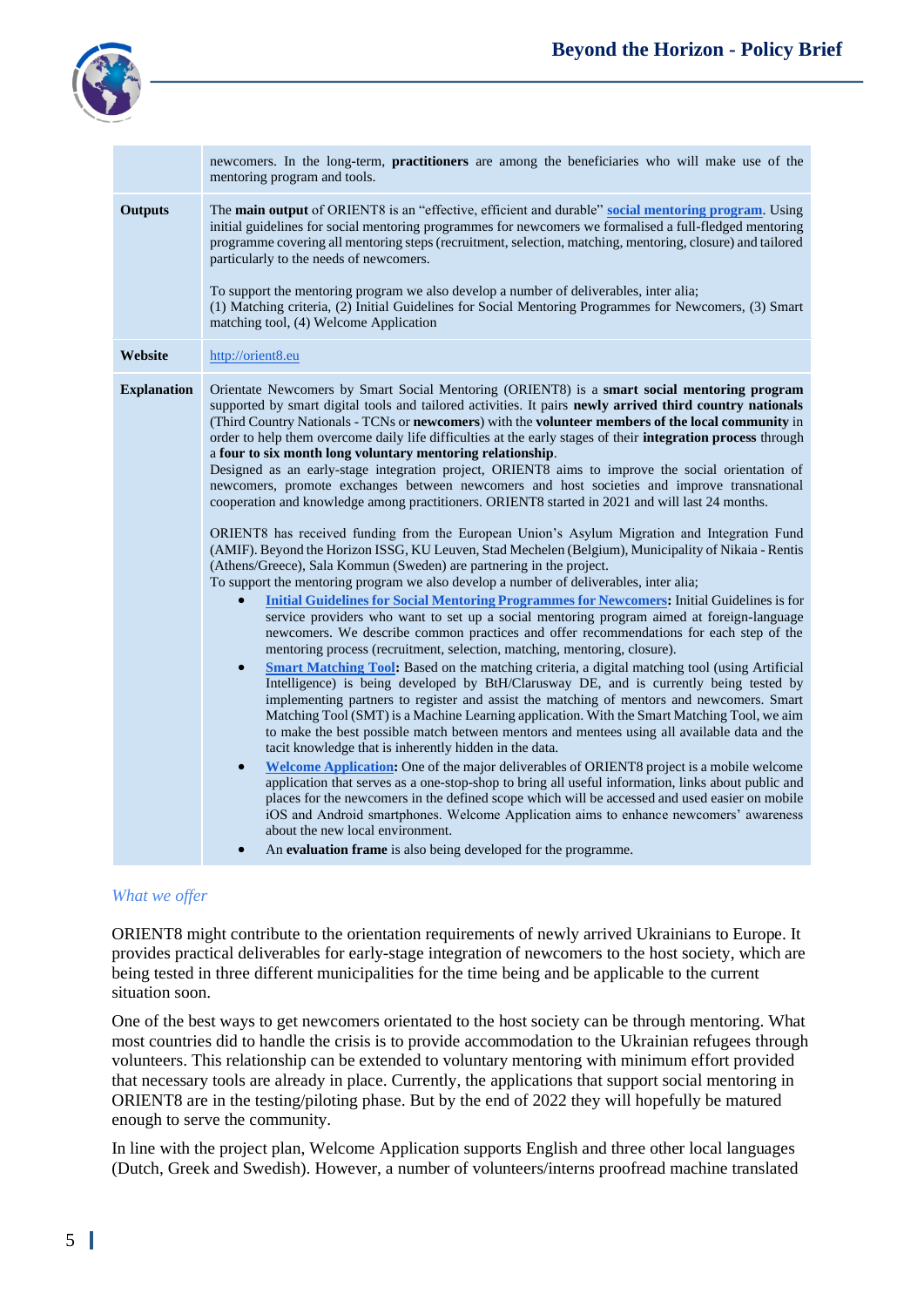

content which will enable the Welcome Application run on Arabic, French, Spanish, Russian and Turkish. With volunteer support we may add Ukrainian to the portfolio as well. Alternatively, as a quick solution, we can use machine translated content without proofreading which provides varying degrees of translation accuracy depending on the trained models that are being used.

### *What we need*

- Enhanced coordination among stakeholders, particularly among practitioners (municipalities, governmental organisations tasked with providing solutions to the crisis, mentoring organisations, NGOs working in the social profit sector and IT companies that have the potential to provide out of the box ideas) including initiatives and consortia working on integration, in order to find ways to tackle current crisis,
- Orchestration of efforts through policy and continuous consultation,
- More voluntary support both from individuals and organisations,
- Support for the projects that have the potential to provide solutions for scaling up,
- Make best use of the state of the art, including AI powered solutions.

## 4.2 Fast-track labour market Integration of highly educated Ukrainian newcomers (All-in-one4HER model)

### *Short explanation*

| <b>Name</b>            | All-in-one<br>Fast-track integration of highly educated newcomers (refugees and non-natives) into the Flemish<br>labour market                                                                                                                                                                                                                                                                                                                                                                                                                                                                                                                                                                                                                                                                                                                                                                                                                                                                                                                        |
|------------------------|-------------------------------------------------------------------------------------------------------------------------------------------------------------------------------------------------------------------------------------------------------------------------------------------------------------------------------------------------------------------------------------------------------------------------------------------------------------------------------------------------------------------------------------------------------------------------------------------------------------------------------------------------------------------------------------------------------------------------------------------------------------------------------------------------------------------------------------------------------------------------------------------------------------------------------------------------------------------------------------------------------------------------------------------------------|
| Aim                    | Improve and accelerate the labour market integration process of highly educated newcomers by informing<br>and connecting                                                                                                                                                                                                                                                                                                                                                                                                                                                                                                                                                                                                                                                                                                                                                                                                                                                                                                                              |
| <b>Target</b><br>group | Refugees and newcomers with a higher education level (HER and HOA)                                                                                                                                                                                                                                                                                                                                                                                                                                                                                                                                                                                                                                                                                                                                                                                                                                                                                                                                                                                    |
| <b>Outputs</b>         | A model for fast-track integration including:<br>$(1)$ digital platform, $(2)$ mobile application, $(3)$ handbook                                                                                                                                                                                                                                                                                                                                                                                                                                                                                                                                                                                                                                                                                                                                                                                                                                                                                                                                     |
| Website                | https://www.all-in-one4her.eu                                                                                                                                                                                                                                                                                                                                                                                                                                                                                                                                                                                                                                                                                                                                                                                                                                                                                                                                                                                                                         |
| <b>Explanation</b>     | The ESF Flanders funded project "All-in-one 4HER" developed and piloted a model for accelerating the<br>integration of highly educated newcomers into the labour market. This model can be used by newcomers<br>themselves, but also by organisations involved in integration and employers.<br>The project research finds that highly educated newcomers need more targeted and necessary information<br>and guidance at their level in the early stages of their arrival to make their decision on how to use their<br>background and competenties in the new host country.<br>The model is based on (1) <b>INFORMING</b> newcomers (as soon as possible) in different languages (English,<br>Dutch, Arabic) about the steps to be taken for integration based on a roadmap and available sector specific<br>pathways and (2) <b>CONNECTING</b> them (at the right time) with other supporting actors by matching them<br>with mentors, coaches and supporting organisations, and also making their profiles available for interested<br>employers. |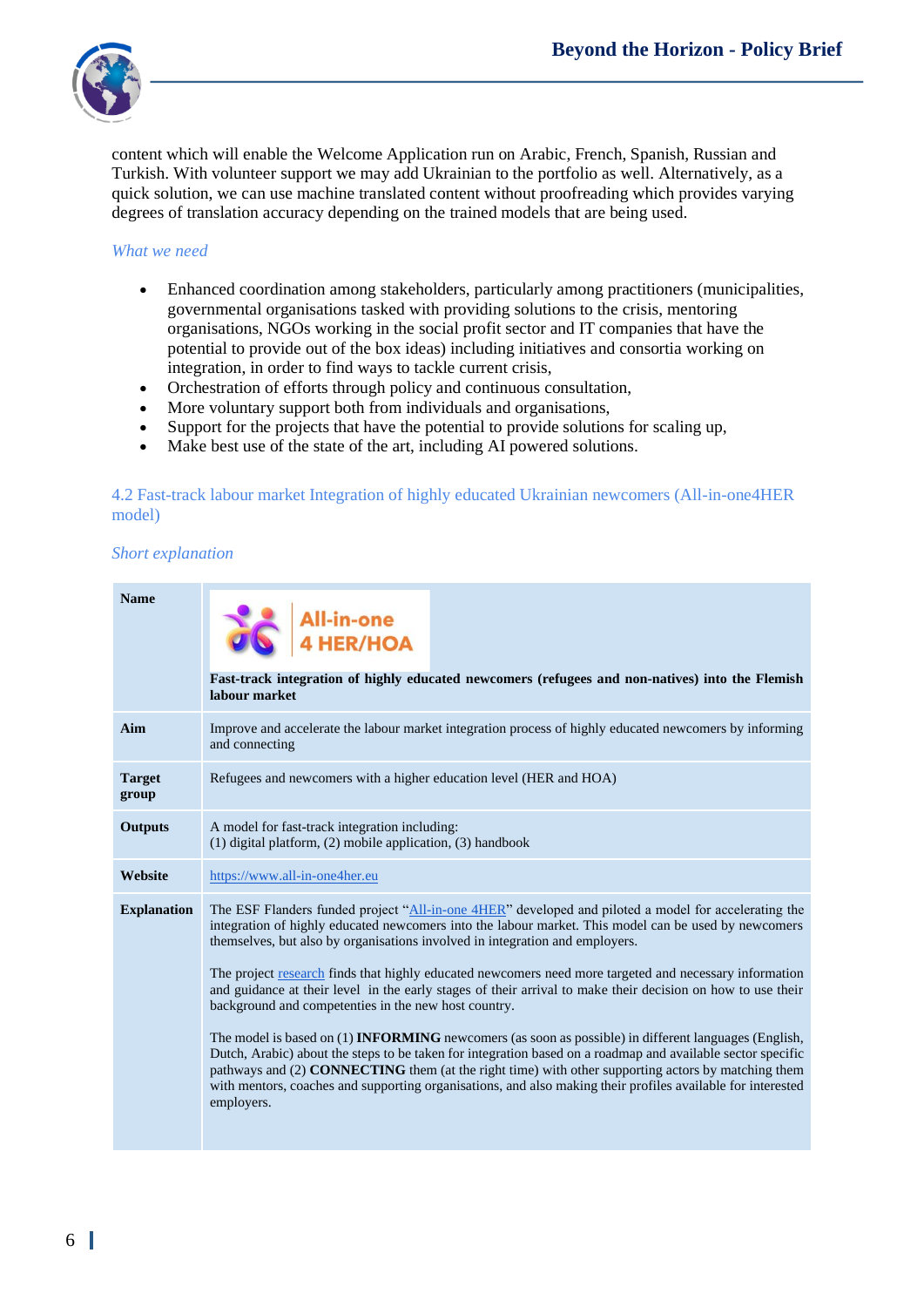



(1) **mentoring to work**, (2) **career coaching**, (3) **networking to work**. Based on the newcomer's needs, one/more of these tools help the newcomers to build a sustainable path towards a job and find a job. The model is concretely operationalized in the form of a digital platform and a user-friendly application managed by an admin user. In figures the 'model concept' is presented with the elements and the 'accelerated integration model' is presented on a timeline.

### *What we offer*

Ukrainian refugees with a higher education level constitute perfect fit for the target group of All-inone 4HER model and outputs. This model can help inform Ukrainian refugees on the Belgian labour market and connect them with the supporting actors including coaches, mentors and other supporting organisations.

It can help them to build a sustainable path towards a job with necessary information and guidance through a combination of career coaching, mentoring and networking. It can match Ukrainian refugees with registered volunteer mentors and coaches. It can help them to have access to different studying and working opportunities, and make their profiles available for interested employers in Flanders. Some employers are already supporting the platform with their corporate social responsibility programmes, including volunteer mentoring and group/individual coaching.

As a follow up project, Supermentor (ESF Flanders) is developing a blended online training for volunteer mentors who are supporting jobseekers with a migrant background. Once finalised, the training can support mentors, coaches and organisations who will be supporting the integration of Ukrainian refugees.

The supporting mechanism starts with the registration of the refugee on the digital platform or application. As a second step, the registrants are contacted by the platform admin for an in-take session where the basic information and needs of the mentee is better understood. The next step is to match the refugee, based on the needs, with a volunteer mentor, coach, supporting organisation or directly with the employer. The supporting process can take 4-6 months for each refugee.

#### *What we need*

- Translation of the information on the digital platform to Ukrainian as an additional language
- Translation support for individual contact and support as necessary for refugees without English, Dutch language skills
- Mobilising more volunteer coaches and mentors in addition to the current registered ones
- Training of mentors and coaches (This can be supported by the Supermentor project)
- Getting more employers on the platform who want to hire newcomers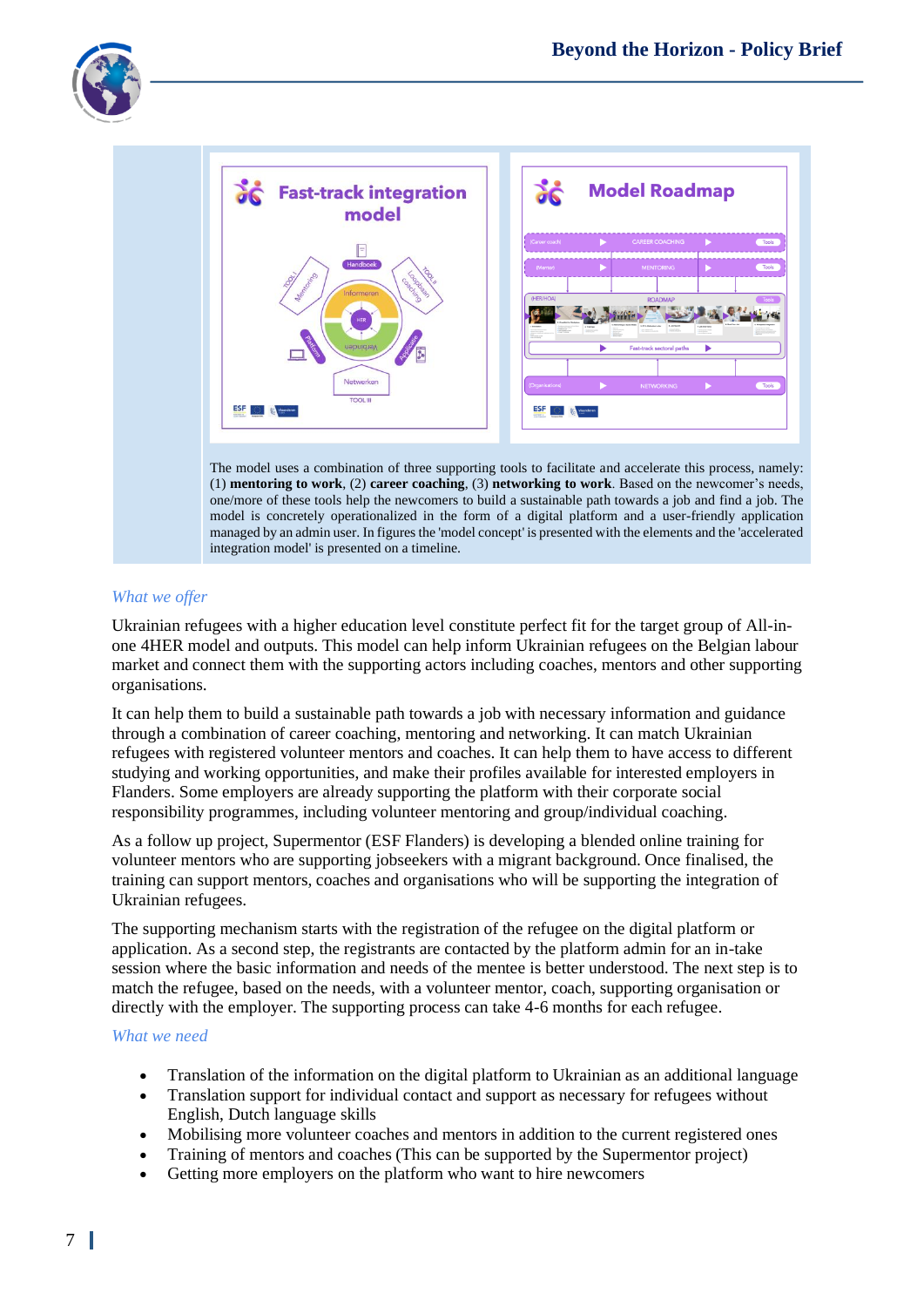

## **5. Recommendations**

Although Flanders built an experience of refugee integration in the last decade, the integration of Ukrainian refugees will still be a big challenge for the regional and local authorities. In this policy brief we focus on facilitating and accelerating their early-stage integration (orientation) and labour market integration. Based on two different models including tools developed and tested in EU and Flemish government funded project settings, we offer policy implementation solutions and recommendations to the Flemish and other European regional and local authorities.

## *Orientation of Ukrainian refugees*

- Mobilising volunteers, particularly via duo projects, proved successful in integration. Projects like ORIENT8 offer ready to use solution sets.
- Language competency is pivotal for successful integration. Therefore, making intensive Dutch courses (ideally from A0 to B2 in one year, in tandem with vocational training) available for highly educated Ukrainians is a must.
- Content developed for Ukrainian newcomers needs to be in their language alongside the local language (Dutch). This is crucial for the success of early-stage integration activities.
- Mobilising non-profit organisations that work in integration sector might ease the tasks that government agencies are currently dealing with.
- Mobilising Ukrainian diaspora, expediting mobilisation through corps diplomatique of Ukraine (also important for screening) to the maximum extent possible is a force multiplier.
- Special attention is required to the needs of children. Most demanding issue is their education. Reception education for non-Dutch speaking children (Onthaalonderwijs voor Anderstalige Kinderen - OKAN) can be reinforced by buddying particularly with the help of Ukrainian diaspora.
- PTSD / Mental health support at all phases of integration will be needed.
- Prepare the Flemish community through a targeted information campaign for the fact that a great deal of Ukrainians will not be able to return to their countries at least for a while.

#### *Integration into the Flemish labour market*

- All-in-one 4HER model can be used as a complementary tool for the integration of Ukrainian refugees into the labour market in addition to the support given by the government agencies. Volunteer support and the network of civil society organisations have a big potential to facilitate this process.
- The model can be used by local initiatives separately, by civil society organisations who have the capacity to mobilise volunteer mentors, coaches and get local employers into the network who would like to support refugees (including those having corporate social responsibility programmes).
- Translation of the information on the digital platform and the application to Ukrainian as an additional language will contribute to the platform. On the other hand, Ukrainian interpreting support for individual contact and support as necessary for refugees without English, Dutch language skills would be useful.
- Mobilising more volunteer coaches and mentors in addition to the current registered ones would be of great value. Then there would be a need for training these mentors and coaches for effective support. This can be organised as a part of [Supermentor](https://super-mentor.eu/) project (ESF), which aims to train volunteer mentors and mentoring programmes supporting jobseekers with migrant background for finding a job.
- Getting more employers who want to hire newcomers on the platform and in the network would be of great value as well. Corporate social responsibility policies of companies and employers can in this sense be helpful. This can bring more support from employers.